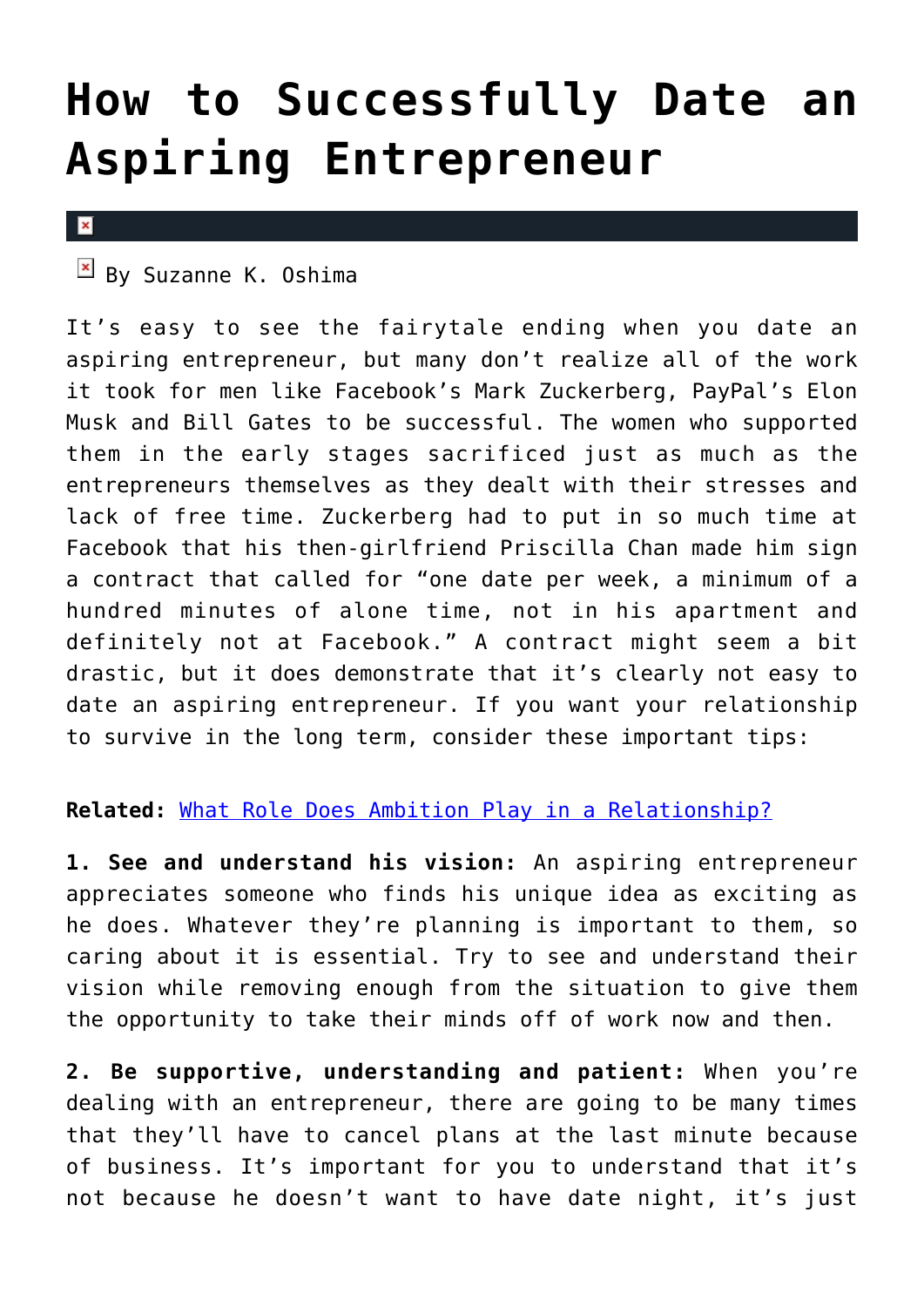because he simply couldn't. Entrepreneurs are under a lot of stress: the last thing they need is more stress from you.

**3. Make quality time:** As mentioned, entrepreneurs are always busy, so your time together will always be limited. Make the most of it, and enjoy your togetherness rather than complain that you can't be spending more time with them. Remember, quality is much more important than quantity.

**4. Set expectations:** Many aspiring entrepreneurs seem married to their business, so be clear on what you expect from your relationship as soon as it begins. Rather than make demands, politely tell them what you appreciate and expect from someone you're dating.

**Related:** [5 Ways Facebook Can Help Mark Zuckerberg Keep His](http://cupidspulse.com/mark-zuckerberg-marriage-advice-facebook/) [Marriage Strong](http://cupidspulse.com/mark-zuckerberg-marriage-advice-facebook/)

**5. Live your own fulfilling life:** The majority of an entrepreneur's days, nights and weekends are going to be spent building the business, so be sure to have your own life to occupy your time. Your [partner](http://cupidspulse.com/five-signs-partner-using-you-money/) will be happy to see that you're getting out and doing your own thing, instead of sitting around waiting for them to have free time.

**6. Prepare for Uncertainty:** Entrepreneurs are unconventional risk takers who never lead normal, 9-to-5, predictable jobs. It's important to look forward to the excitement of the inevitable ups and downs and embrace the uniqueness of your life together.

It's very easy to date a rich and successful entrepreneur, but very few people have what it takes to date an aspiring, struggling one. Overall, however, it can be an amazing experience. You just have to be willing to take the risks with them, and ultimately try to be someone who can add value to their life.

*Suzanne K. Oshima is a matchmaker & dating coach at* Dream